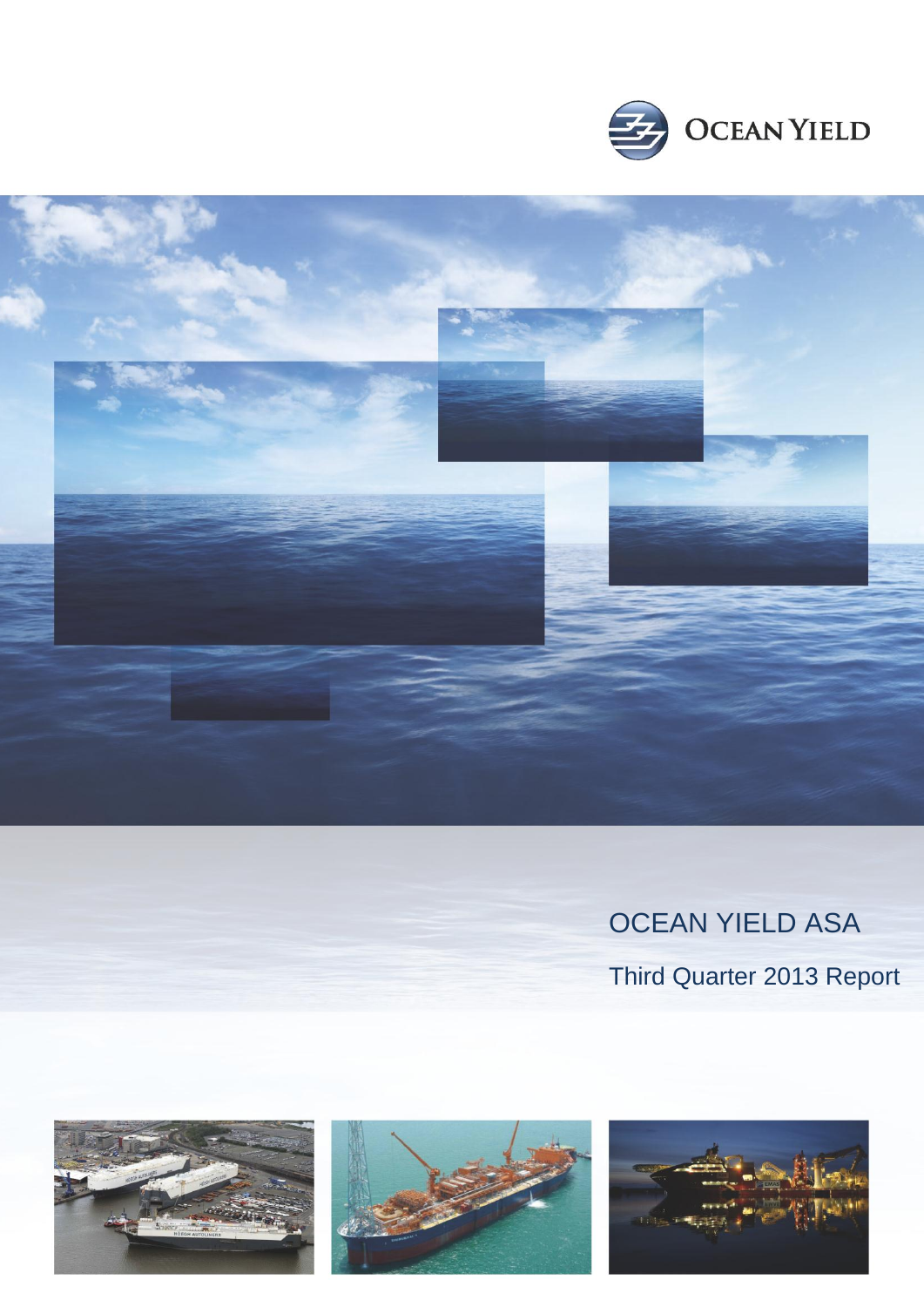## Third Quarter 2013 Report

Oslo. 11<sup>th</sup> November 2013, Ocean Yield ASA ("Ocean Yield" or the "Company") announces preliminary results for the third quarter ending 30<sup>th</sup> September, 2013.

#### **Highlights**

- The Board of Directors has declared a dividend of USD 0.12 per share. On an annualized basis, this equals USD 0.48 per share, which is above Ocean Yield's previously communicated annual dividend target of USD 0.46 per share.
- EBITDA was USD 55.6 million for the third quarter 2013 compared to USD 38.1 million for the third quarter 2012.
- Net Profit after tax was USD 19.1 million for the third quarter 2013 compared to USD 12.1 million for the third quarter 2012. Adjusted Net Profit after tax for the third quarter 2013 was USD 24.9 million, which includes adjustments for non-cash foreign exchange losses of USD 3.3 million, mark-to-market of derivatives of negative USD 2.7 million and other non-recurring items of USD 0.2 million.
- In July, Ocean Yield completed a Public Offering of 33.7 million new shares. The shares commenced trading on the Oslo Stock Exchange on 5<sup>th</sup> July 2013.
- In September, Ocean Yield entered into newbuilding contracts for two Pure Car Truck Carriers (PCTC) of 8 500 car capacity with Xiamen Shipbuilding Industry Co. Ltd. The vessels will be delivered in January and April 2016 respectively, and will after delivery be chartered on 12-year bareboat charter contracts to Höegh Autoliners.
- Selected key financial figures for the third quarter 2013 compared to the third quarter of 2012 and Jan - Sep 2013 compared to pro-forma Jan - Sep 2012 figures:

|                                            |         |         |             | Jan-Sep     |
|--------------------------------------------|---------|---------|-------------|-------------|
| <b>Consolidated</b>                        |         |         | $Jan - Sep$ | 2012        |
| key numbers - USD million                  | Q3 2013 | Q3 2012 | 2013        | (pro-forma) |
| Revenues                                   | 61.8    | 46.0    | 178.4       | 137.2       |
| EBITDA                                     | 55.6    | 38.1    | 155.0       | 112.1       |
| Net profit after tax                       | 19.1    | 12.1    | 56.2        | 33.7        |
| Basic and diluted earnings per share - USD | 0.14    | 0.12    | 0.51        |             |
| Average no. of shares (million)            | 132.3   | 100     | 110.9       |             |
|                                            |         |         |             |             |
| Cash                                       | 148.7   | 202.2   |             |             |
| Total assets                               | 1693.4  | 1282.7  |             |             |
| Interest bearing debt                      | 911.8   | 650.3   |             |             |
| Net interest bearing debt                  | 740.9   | 428.1   |             |             |
| Total equity                               | 687.8   | 520.6   |             |             |
| <b>Equity Ratio</b>                        | 40.6%   | 40.6%   |             |             |
|                                            |         |         |             |             |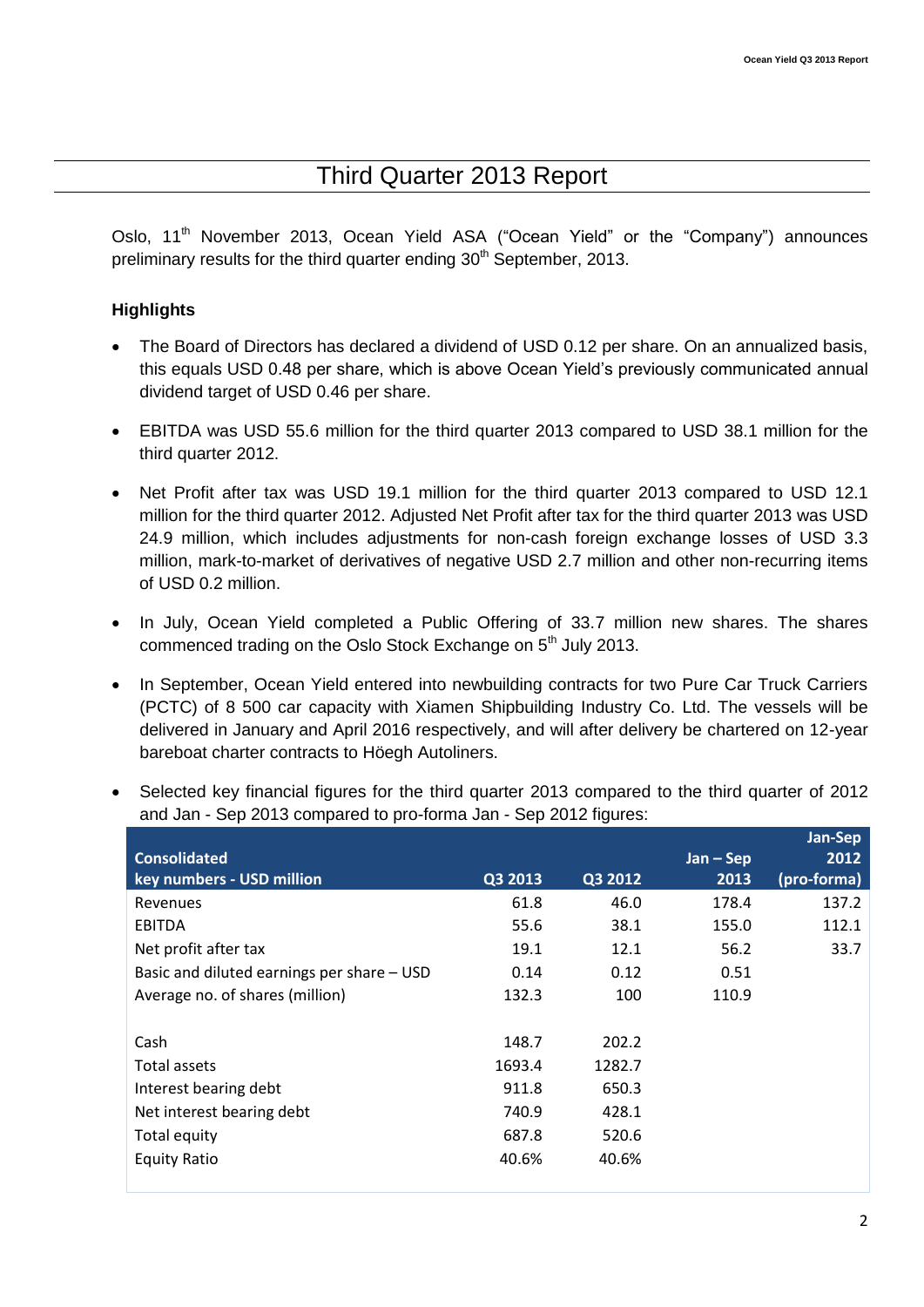#### **Main events during the third quarter**

- In November, an extraordinary general meeting was held in Ocean Yield, were the Board of Directors was authorized to pay additional dividends based on the annual accounts of 2012. The authorization is valid until the next Annual General Meeting in 2014. The Board of Directors of Ocean Yield is thereby in a position to resolve and declare dividends for the financial quarters up until the next ordinary general meeting in April 2014. Such dividends will be decided by the Board of Directors and announced in connection with the approval of the Company's quarterly financial accounts going forward. This is in line with the strategy to pay attractive and growing dividends to shareholders of the Company. The dividend of USD 0.12 per share declared this quarter is, on an annualized basis, equal to USD 0.48 per share, which is above Ocean Yield's previously announced annual dividend target of USD 0.46 per share. The dividend will be paid on or about December  $2^{nd}$  2013 to shareholders of record as of November 19<sup>th</sup> 2013. The exdividend date will be November  $20^{th}$  2013.
- In September, Ocean Yield entered into newbuilding contracts for two Pure Car Truck Carriers (PCTC) of 8 500 car capacity with Xiamen Shipbuilding Industry Co. ltd ("Xiamen"). The vessels will be delivered in January and April 2016 respectively, and will after delivery be chartered on 12-year "hell and high water" bareboat charter contracts to Höegh Autoliners ("Höegh").

Höegh is regarded as one of the global leaders in deep sea car transportation and owns and operates around 60 PCTC vessels (Pure Car and Truck Carriers) in a global trade system. Höegh already has four vessels of equal design on order from Xiamen scheduled for delivery in 2015 and will be responsible for the shipbuilding supervision. Höegh will have certain options to acquire the vessels during the bareboat charter period, with the first option after five years.

Ocean Yield has secured long-term debt financing of approximately 70 per cent of the investment. The remaining amount will be funded with equity. Total delivered cost for the two vessels will be approximately USD 137 million. The first instalment of 10% of the contract price was paid during the third quarter 2013.

- In June, Ocean Yield launched an initial public offering of 33.7 million new shares with net proceeds of USD 143.1 million. The shares started trading on the Oslo Stock Exchange on the  $5<sup>th</sup>$  of July 2013. The offering received particular strong demand from US institutional investors and Norwegian retail investors. Following the IPO, Ocean Yield has more than 3,700 shareholders and Aker ASA controls 73.46% of the shares in the company.
- The FPSO *Dhirubhai-1*, which is on a long-term charter to Reliance Industries Ltd., had an operational utilisation of 100.0% in the quarter, which made it eligible for 5% bonus payment of the daily charter rate. Reliance Industries Ltd. is presently drilling one new well on the field where the *Dhirubhai-1* is operating. Production from this well is anticipated to start in December 2013/January 2014.
- The *Lewek Connector, Far Senator, Far Statesman, Aker Wayfarer* and the *Geco Triton* all received charter hire as per their respective bareboat agreements.
- At the end of the second quarter, the Company had USD 17 million drawn on a loan facility related to the cash sweep under the main loan facility on the FPSO *Dhirubhai-1*. As part of the cash management, this amount was fully repaid during the third quarter, but can be re-drawn at the request of the Company.

#### **Third quarter financial review**

Operating Revenues for Q3 2013 were USD 61.8 million compared to USD 46.0 million for Q3 2012. Vessel Operating Expenses, which are related to the FPSO *Dhirubhai-1*, were USD 3.7 million for Q3 2013, compared to USD 3.4 million for Q3 2012. Wages and other personnel expenses were 1.0 million for Q3 2013, compared to 2.1 million for Q3 2012. This was due to a reversal of USD 1.0 million in provisions related to a reduction in the number of employees accounted for in 2012.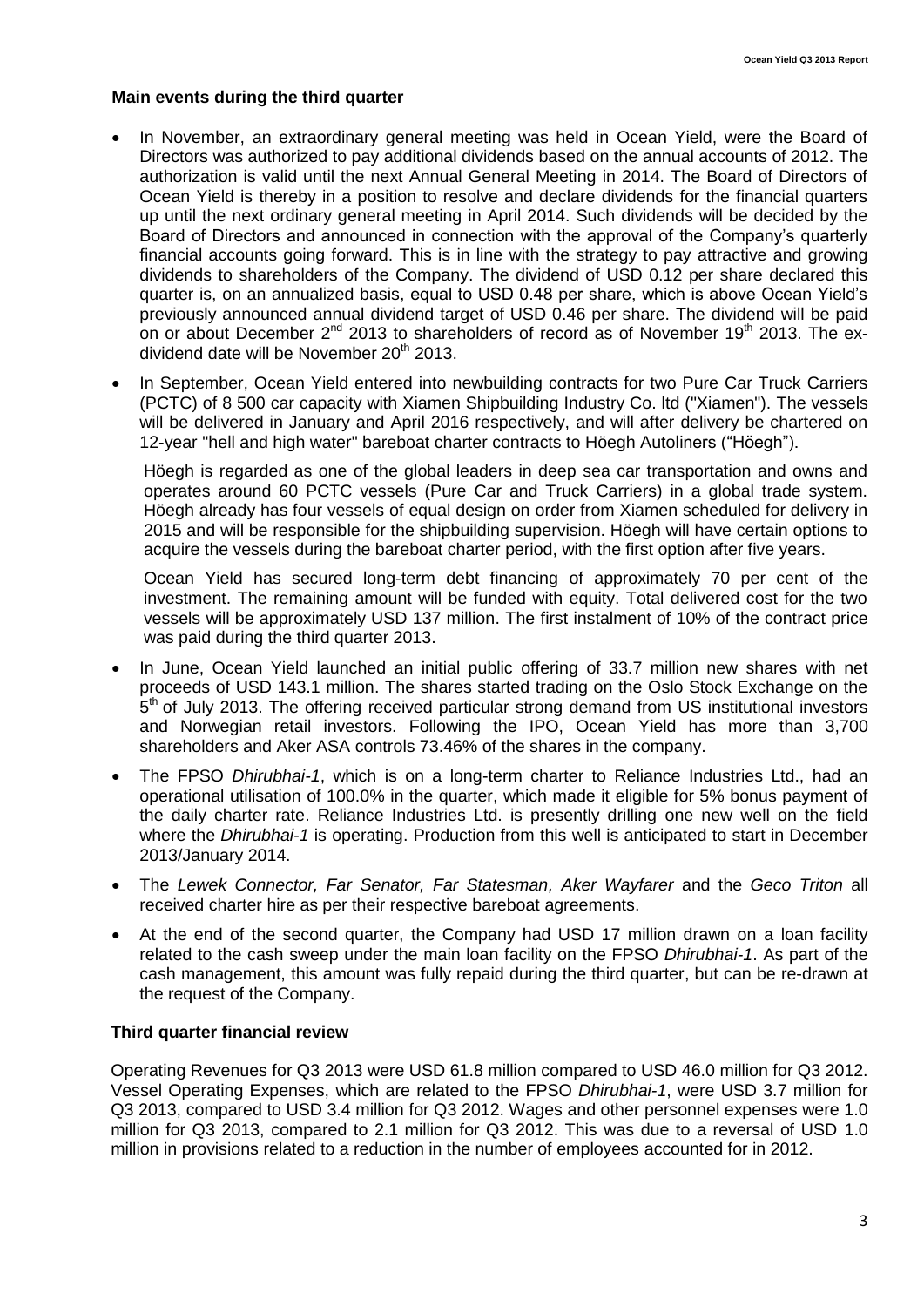Depreciation and amortization was USD 25.6 million in Q3 2013, compared to USD 20.4 million in Q3 2012. The increase in depreciation relates to delivery of the *Lewek Connector* in October 2012, the *Far Senator* at the end of Q1 2013 and delivery of the *Far Statesman* in early June 2013.

Financial income was USD 5.0 million in Q3 2013 as compared to USD 2.9 million in Q3 2012. Out of the USD 5.0 million recognized as interest income, approximately USD 4.1 million is related to the bonds in American Shipping Company. Financial expenses were USD 8.8 million in Q3 2013, as compared to USD 6.3 million in Q3 2012. The main reason for the increase is drawdown on loans related to delivery of new vessels, including the *Far Senator* and the *Far Statesman*. Foreign exchange losses were USD 3.3 million in the third quarter, compared to a foreign exchange gain of USD 0.3 million in Q3 2012. Mark-to-market of derivatives was negative USD 2.7 million in Q3 2013, as compared to negative USD 2.3 million in Q3 2012. The negative mark-to-market amount is related to various interest rate swaps entered into in connection with the financing of the Company's vessels and has no cash impact. Income tax expense was negative USD 1.1 million for the third quarter 2013, compared to negative USD 0.4 million in Q3 2012. These taxes are mainly related to the vessel *Western Geco*, which is owned by a US company. USD 0.6 million of the tax expense for the third quarter is related to previous quarters this year. The Net Profit after tax for Q3 2013 was USD 19.1 million compared to USD 12.1 million for Q3 2012.

#### **Year to date financial review**

Operating revenues for the first nine months of 2013 were USD 178.4 million as compared to USD 137.2 million on a pro-forma basis for the first nine months of 2012. EBITDA was USD 155.0 million for the first nine months of 2013, compared to USD 112.1 million for the first nine months of 2012. Depreciation was USD 74.8 million, compared to USD 61.8 million in the first nine months of 2012, as a result of delivery of additional vessels into Ocean Yield's fleet. Operating Profit was USD 80.2 million as compared to USD 44.3 million for the first nine months of 2012.

Financial income was USD 16.7 million for the first nine months of 2013, compared to USD 8.7 million on a pro-forma basis for the first nine months of 2012. The increase in financial income is related to the acquisition of bonds in American Shipping Company that was completed on March 31<sup>st</sup> 2012. Financial expenses were USD 26.3 million in the first nine months of 2013, compared to USD 16.1 million in the first nine months of 2012. The increase in financial expenses relates to interest expenses on Ocean Yield's bond loan and bank financing of new vessels. Foreign exchange losses were USD 3.4 million for the first nine months of 2013, compared to a foreign exchange gain of USD 0.3 million in the first nine months of 2012. Mark-to-market of derivatives was negative USD 9.4 million in the first nine months of 2013, as compared to negative USD 2.3 million for the first nine months of 2012. Income tax expense was USD 1.6 million for the first nine months of 2013, compared to USD 1.2 million for the first nine months of 2012. The tax expense mainly relates to the vessel *Western Geco*, which is owned by a US company. Net Profit after tax was USD 56.2 million in the first nine months of 2013, compared to USD 33.7 million for the first nine months of 2012.

Book Equity was USD 687.8 million at the end of the third quarter 2013. Book Equity at the end of Q2 2013 was USD 522.0 million. The change in equity from Q2 2013 to Q3 2013 is due to a net profit of USD 19.1 million, Other Comprehensive Income of USD 3.5 million and an increase in share capital of USD 143.1 million, following the IPO in July 2013.

#### **Fleet status:**

The charter backlog at the end of the second quarter was USD 1.95 billion in revenues and USD 1.8 billion in EBITDA. Average remaining contract tenor (weighted by EBITDA) as of the end of the second quarter was 7.4 years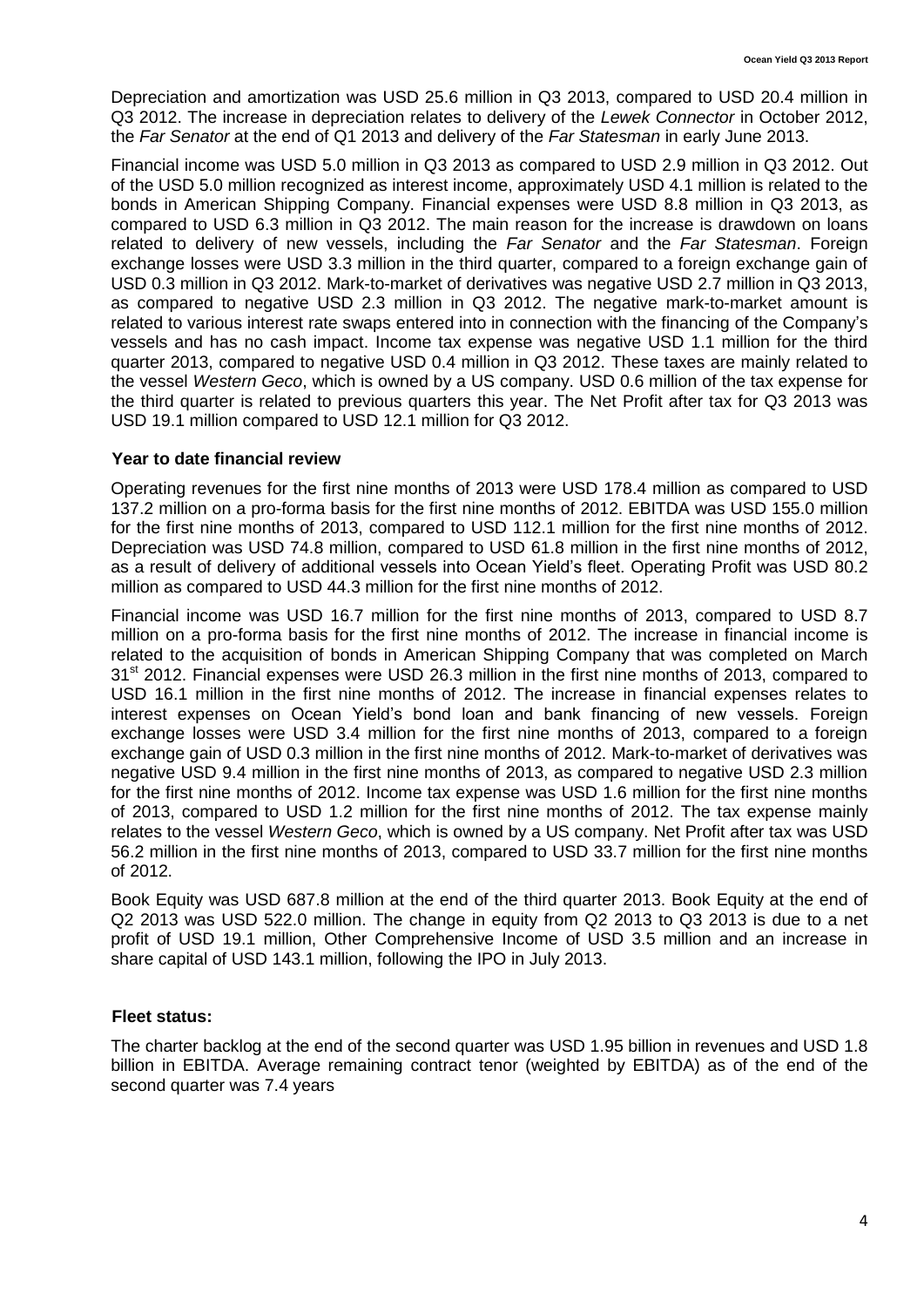| <b>Vessel</b>          | <b>Vessel type</b> | <b>Client</b>         | <b>Contract</b><br>expiry | <b>Remaining</b><br>tenor<br>(years) | <b>EBITDA</b><br><b>Backlog</b><br>USD M** |
|------------------------|--------------------|-----------------------|---------------------------|--------------------------------------|--------------------------------------------|
| Dhirubhai-1            | <b>FPSO</b>        | Reliance              | $Sep-18$                  | 5.0                                  | 522                                        |
| Aker Wayfarer          | Subsea             | <b>Aker Solutions</b> | $Sep-20$                  | 7.0                                  | 276                                        |
| Lewek Connector        | Subsea             | Ezra/EMAS AMC         | $Oct-22$                  | 9.0                                  | 346                                        |
| Höegh 4401 (newbuild)* | Car Carrier        | Höegh Autoliners      | Apr-26                    | 12.0                                 | 87                                         |
| Höegh 4402 (newbuild)* | <b>Car Carrier</b> | Höegh Autoliners      | <b>Aug-26</b>             | 12.0                                 | 87                                         |
| Höegh XS E (newbuild)* | Car Carrier        | Höegh Autoliners      | Jan-28                    | 12.0                                 | 95                                         |
| Höegh XS F (newbuild)* | <b>Car Carrier</b> | Höegh Autoliners      | Apr-28                    | 12.0                                 | 95                                         |
| <b>FAR Senator</b>     | <b>AHTS</b>        | Farstad               | $Mar-25$                  | 11.5                                 | 129                                        |
| Far Statesman          | <b>AHTS</b>        | Farstad               | $Jun-25$                  | 11.7                                 | 132                                        |
| Geco Triton            | Seismic            | WesternGeco           | Dec-15                    | 2.3                                  | 13                                         |

*\* Contract start for Höegh 4401 / 4402 is expected to be April 2014 and August 2014 respectively and for Höegh XS E / XS F January 2016 and April 2016 respectively.*

*\*\*Figures are based on management's estimates regarding operating expenses on the Dhirubhai-1 which may be subject to change in addition to certain purchase options in bareboat charter contracts not being exercised.*

#### **Risks:**

The Company is exposed to a number of risks, including counterparty risk, operating risk on the *Dhirubhai-1*, interest rate risk, currency risk and residual value risk. The Company is of the opinion that the overall risk picture is balanced and unchanged from what was described in our annual report for 2012. For a more detailed description of risk factors, please refer to the annual report for 2012.

#### **Strategy and Outlook:**

Ocean Yield is a ship owning company with investments within oil-service and industrial shipping. The company focuses on modern, fuel efficient assets with long-term charters to solid counterparties. The company has a significant contract backlog, which was USD 1.95 billion at the end of Q3 2013, which offers visibility with respect to future earnings and dividend capacity. Ocean Yield has declared a dividend of USD 0.12 per share for Q3 2013, which on an annualized basis equals to USD 0.48 per share. The company has an ambition to pay attractive and growing quarterly dividends to its shareholders.

Ocean Yield currently has a strong cash position with cash of USD 148.7 million and an equity ratio of 40.6%. This provides for substantial investment capacity. The Company is actively pursuing new potential investments and expects to continue to grow its investment portfolio going forward.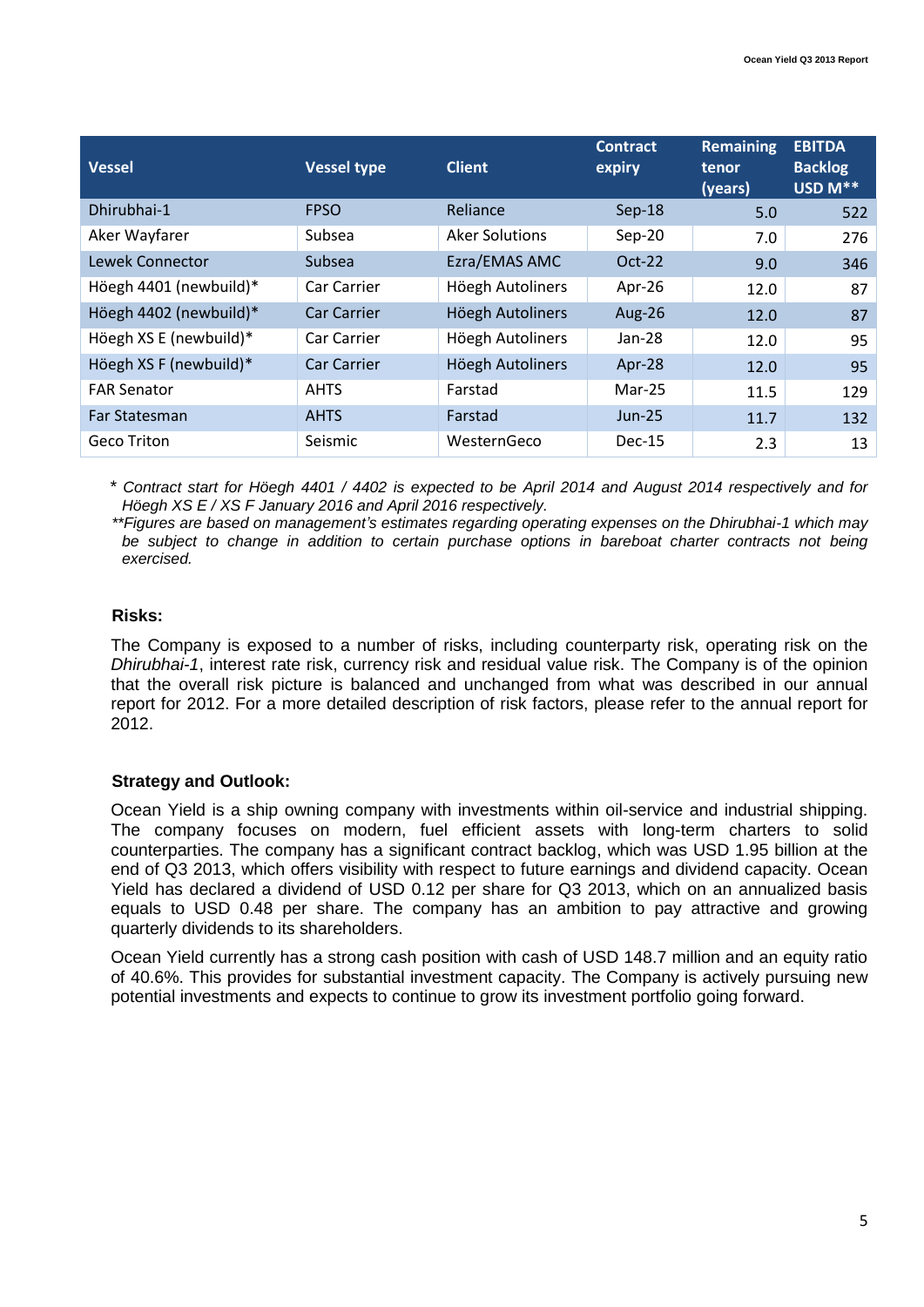11<sup>th</sup> November 2013 Ocean Yield ASA

*Chairman Director Director*

Trond Brandsrud Kjell Inge Røkke Annicken Gann Kildahl<br>Chairman Director Director Director

Anne Christin Døvigen Jens Ismar Lars Solbakken<br>
Director CEO  *Director Director CEO*

Company contacts:

| Lars Solbakken, Chief Executive Officer | +47 24 13 01 90 |
|-----------------------------------------|-----------------|
| Eirik Eide, Chief Financial Officer     | +47 24 13 01 91 |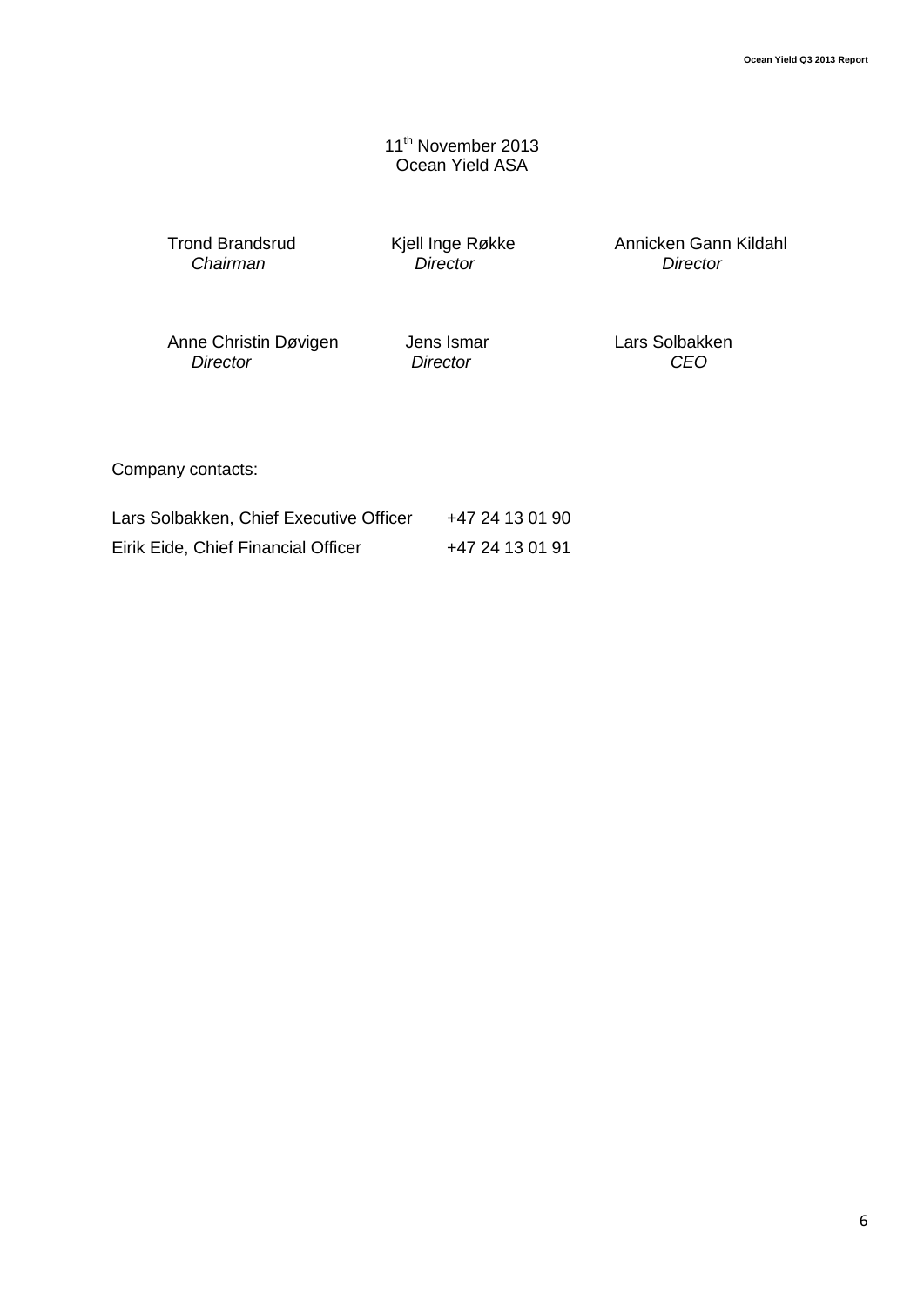## **Ocean Yield ASA Group condensed consolidated financial statement for the third quarter2013**

#### **Income statement and total comprehensive income**

| Income statement                                 |                | 2nd Quarter | 3rd Quarter | 3rd Quarter | Jan - Sep | Pro forma<br>Jan - Sep | Pro forma<br>Jan - Dec |
|--------------------------------------------------|----------------|-------------|-------------|-------------|-----------|------------------------|------------------------|
| Amounts in USD million                           | Note           | 2013        | 2013        | 2012        | 2013      | 2012                   | 2012                   |
|                                                  |                |             |             |             |           |                        |                        |
| Operating revenues                               | 5              | 60.0        | 61.8        | 46.0        | 178.4     | 137.2                  | 188.0                  |
| Vessel operating expenses                        | 6              | (3.9)       | (3.7)       | (3.4)       | (11.5)    | (12.2)                 | (16.3)                 |
| Wages and other personnel expenses               | $\overline{7}$ | (2.8)       | (1.0)       | (2.1)       | (5.5)     | (7.2)                  | (10.1)                 |
| Other operating expenses                         |                | (2.7)       | (1.5)       | (2.4)       | (6.4)     | (5.7)                  | (10.2)                 |
| <b>EBITDA</b>                                    | 5              | 50.6        | 55.6        | 38.1        | 155.0     | 112.1                  | 151.4                  |
| Depreciation and amortization                    | 11             | (25.0)      | (25.6)      | (20.4)      | (74.8)    | (61.8)                 | (85.9)                 |
| Impairment charges and other non-recurring items |                |             |             | 0.3         |           | (5.9)                  | (5.9)                  |
| <b>Operating profit</b>                          |                | 25.5        | 30.0        | 18.0        | 80.2      | 44.3                   | 59.7                   |
| Financial income                                 | 8              | 7.3         | 5.0         | 2.9         | 16.7      | 8.7                    | 11.4                   |
| <b>Financial expenses</b>                        | 9              | (9.4)       | (8.8)       | (6.3)       | (26.3)    | (16.1)                 | (24.7)                 |
| Foreign exchange gains/losses                    |                | (0.2)       | (3.3)       | 0.3         | (3.4)     | 0.3                    |                        |
| Mark to market of derivatives                    | 10             | (3.4)       | (2.7)       | (2.3)       | (9.4)     | (2.3)                  | (1.7)                  |
| <b>Net financial items</b>                       |                | (5.8)       | (9.8)       | (5.4)       | (22.4)    | (9.4)                  | (15.1)                 |
| Net Profit before tax                            |                | 19.8        | 20.2        | 12.6        | 57.8      | 34.9                   | 44.6                   |
| Income tax expense                               |                | 0.2         | (1.1)       | (0.4)       | (1.6)     | (1.2)                  | 0.0                    |
| <b>Net Profit after tax</b>                      |                | 19.9        | 19.1        | 12.1        | 56.2      | 33.7                   | 44.7                   |

| Total comprehensive income                                                                                     |             |             |             |           | Pro forma | Pro forma |
|----------------------------------------------------------------------------------------------------------------|-------------|-------------|-------------|-----------|-----------|-----------|
|                                                                                                                | 2nd Quarter | 3rd Quarter | 3rd Quarter | Jan - Sep | Jan - Sep | Jan - Dec |
| Amounts in USD million                                                                                         | 2013        | 2013        | 2012        | 2013      | 2012      | 2012      |
| Net Profit after tax for the period                                                                            | 19.9        | 19.1        | 12.1        | 56.2      | 33.7      | 44.7      |
| Other comprehensive income, net of income tax for<br>items that may be reclassified to the income<br>statement |             |             |             |           |           |           |
| Currency translation differences                                                                               | (4.8)       | 3.5         | 8.3         | (5.3)     | 7.9       | 9.4       |
| Total change in other comprehensive income                                                                     | (4.8)       | 3.5         | 8.3         | (5.3)     | 7.9       | 9.4       |
| Total comprehensive income for the period                                                                      | 15.1        | 22.6        | 20.5        | 50.9      | 41.6      | 54.0      |
| Attributable to:                                                                                               |             |             |             |           |           |           |
| Equity holders of the parent                                                                                   | 15.1        | 22.6        | 20.5        | 50.9      | 41.6      | 54.0      |
| Total comprehensive income for the period                                                                      | 15.1        | 22.6        | 20.5        | 50.9      | 41.6      | 54.0      |
| Weighted average number of shares outstanding                                                                  | 100.0       | 132.3       | 100.0       | 110.9     |           |           |
| Basic and diluted earnings per share (USD)                                                                     | 0.20        | 0.14        | 0.12        | 0.51      |           |           |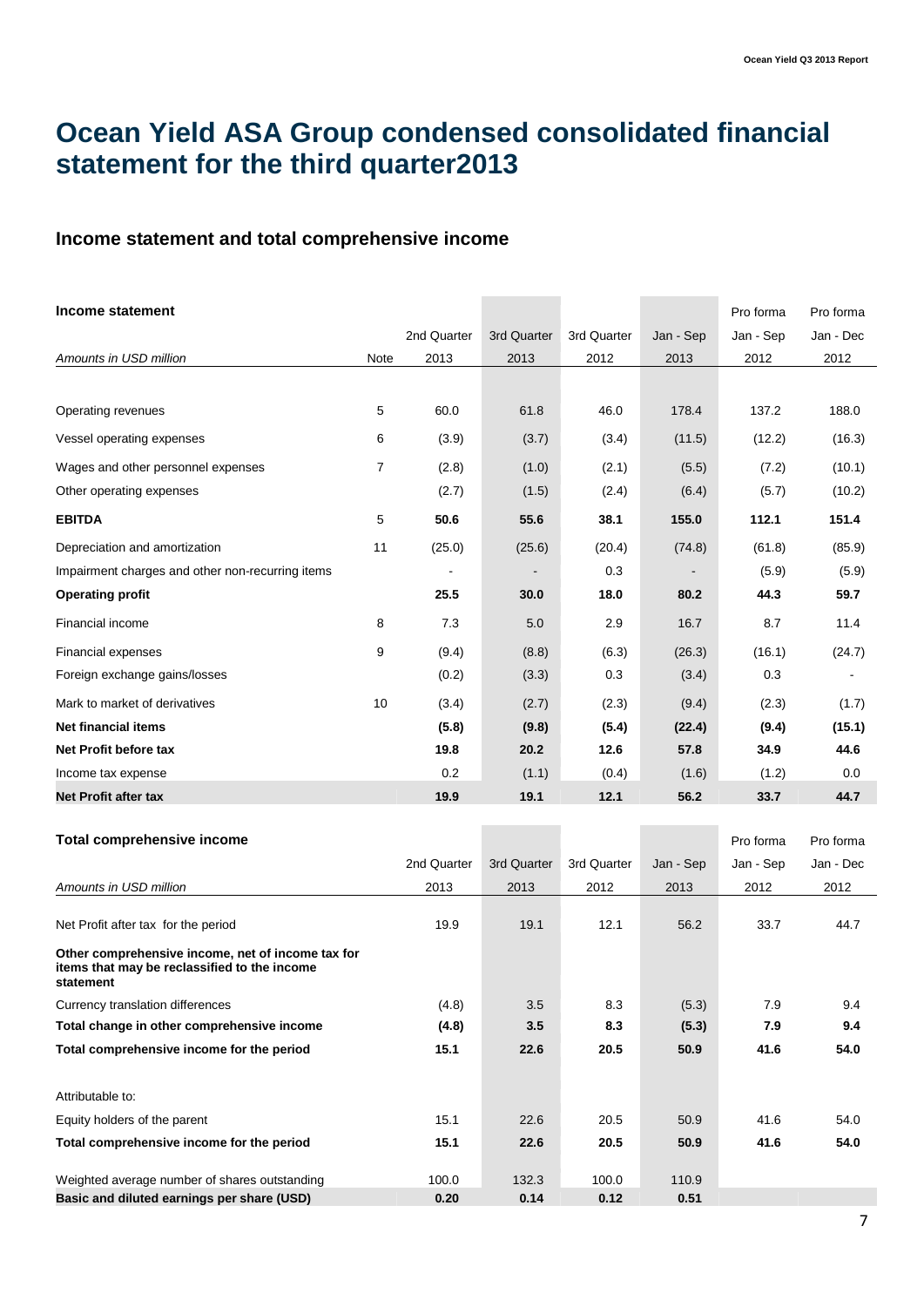### **Balance sheet**

|                                                           |      | 30 June                  | 30 September | 30 September | 31 December |
|-----------------------------------------------------------|------|--------------------------|--------------|--------------|-------------|
| Amounts in USD million                                    | Note | 2013                     | 2013         | 2012         | 2012        |
|                                                           |      |                          |              |              |             |
| <b>ASSETS</b>                                             |      |                          |              |              |             |
| Vessels and equipment                                     | 11   | 1 307.3                  | 1 304.0      | 849.5        | 1 1 5 7 . 7 |
| Intangible assets                                         |      | 38.3                     | 38.3         | 38.3         | 38.3        |
| Deferred tax assets                                       |      | 9.7                      | 7.6          | 12.1         | 10.1        |
| Restricted cash deposits                                  |      | 20.0                     | 22.2         | 20.0         | 20.0        |
| Investments in AMSC Bonds                                 |      | 150.1                    | 155.7        | 146.1        | 151.8       |
| Other non-current assets                                  |      | 0.5                      |              |              |             |
| <b>Total non-current assets</b>                           |      | 1526.0                   | 1 527.8      | 1 066.0      | 1 377.9     |
|                                                           |      | $\overline{\phantom{a}}$ |              |              |             |
| Trade receivables and other interest-free receivables     |      | 18.5                     | 16.9         | 14.5         | 15.8        |
| Cash and cash equivalents                                 |      | 60.1                     | 148.7        | 202.2        | 104.6       |
| <b>Total current assets</b>                               |      | 78.6                     | 165.6        | 216.7        | 120.4       |
| <b>Total assets</b>                                       |      | 1604.6                   | 1 693.4      | 1 282.7      | 1 4 9 8.4   |
|                                                           |      |                          |              |              |             |
| <b>EQUITY AND LIABILITIES</b>                             |      |                          |              |              |             |
| Share capital                                             |      | 175.6                    | 221.5        | 175.6        | 175.6       |
| Other paid-in capital                                     |      | 400.4                    | 467.2        | 400.4        | 400.4       |
| Total paid-in capital                                     |      | 576.0                    | 688.7        | 576.0        | 576.0       |
| Retained earnings and translation reserves                |      | (54.0)                   | (0.9)        | (55.4)       | (43.0)      |
| Total equity attributable to equity holders of the parent |      | 522.0                    | 687.8        | 520.6        | 533.0       |
| <b>Total equity</b>                                       | 14   | 522.0                    | 687.8        | 520.6        | 533.0       |
|                                                           |      |                          |              |              |             |
| Interest-bearing loans                                    | 13   | 838.7                    | 803.8        | 580.0        | 746.6       |
| Deferred tax liabilities                                  |      | 1.3                      |              | 2.5          |             |
| <b>Pension liabilities</b>                                |      | 0.4                      | 0.5          | 0.6          | 1.6         |
| Mobilization fee and advances                             |      | 75.5                     | 71.6         | 90.5         | 86.7        |
| Other interest-free long term liabilities                 |      | (0.0)                    |              | 1.8          | 1.8         |
| <b>Total non-current liabilities</b>                      |      | 915.8                    | 875.9        | 675.5        | 836.7       |
| Interest-bearing short term debt                          | 13   | 125.4                    | 108.0        | 70.3         | 111.8       |
| Trade and other payables                                  |      | 41.4                     | 21.7         | 16.4         | 17.0        |
| <b>Total current liabilities</b>                          |      | 166.8                    | 129.7        | 86.7         | 128.7       |
| <b>Total liabilities</b>                                  |      | 1 082.6                  | 1 005.6      | 762.2        | 965.4       |
| <b>Total equity and liabilities</b>                       |      | 1 604.6                  | 1 693.4      | 1 282.7      | 1 4 9 8.4   |

**COL**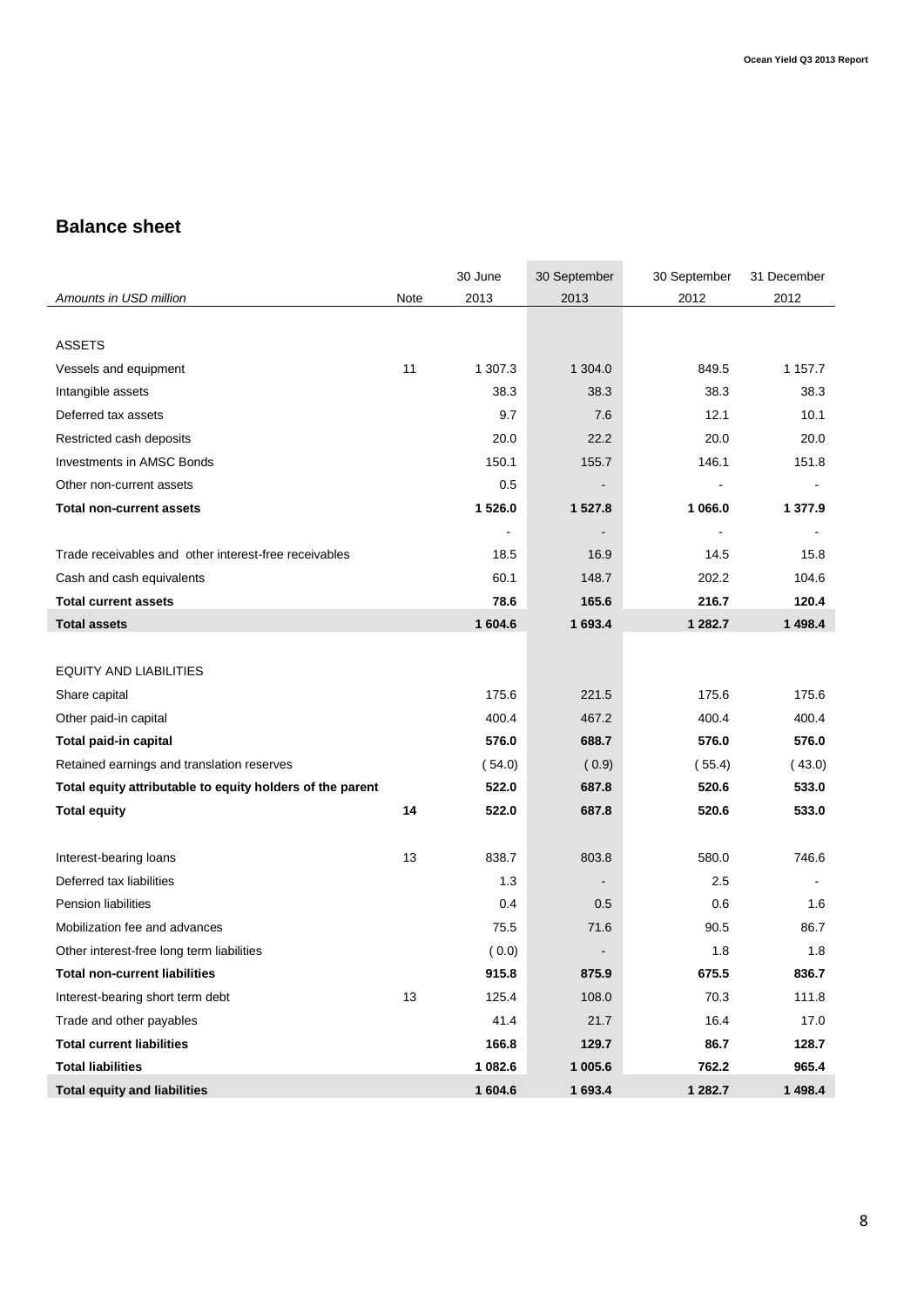## **Change in equity**

|                                            |      |             |                          |             |           | Pro forma      | Pro forma |
|--------------------------------------------|------|-------------|--------------------------|-------------|-----------|----------------|-----------|
|                                            |      | 2nd Quarter | 3rd Quarter              | 3rd Quarter | Jan - Sep | Jan - Sep      | Jan - Dec |
| Amounts in USD million                     | Note | 2013        | 2013                     | 2012        | 2013      | 2012           | 2012      |
| Balance at the beginning of the period     |      | 546.9       | 522.0                    | 500.0       | 533.0     | 478.9          | 478.9     |
| Net Profit after tax for the period        |      | 19.9        | 19.1                     | 12.1        | 56.2      | 33.7           | 44.7      |
| Other comprehensive income                 |      | (4.8)       | 3.5                      | 8.3         | (5.3)     | 7.9            | 9.4       |
| Total comprehensive income                 |      | 15.1        | 22.6                     | 20.5        | 50.9      | 41.6           | 54.0      |
| New Equity in Ocean Yield ASA              |      | ۰           | 147.9                    |             | 147.9     | $\blacksquare$ |           |
| Expenses related to raising new equity     |      |             | (4.8)                    |             | (4.8)     |                |           |
| <b>Dividend</b>                            |      | (40.0)      | $\blacksquare$           |             | (40.0)    |                |           |
| Impact of implementing IAS 19R, net of tax | 3    |             | $\overline{\phantom{0}}$ |             | 0.8       |                |           |
| Balance at the end of the period           |      | 522.0       | 687.8                    | 520.6       | 687.8     | 520.9          | 533.0     |

| <b>Cash flow statement</b>                           |             |             |                |           | Pro forma | Pro forma |
|------------------------------------------------------|-------------|-------------|----------------|-----------|-----------|-----------|
|                                                      | 2nd Quarter | 3rd Quarter | 3rd Quarter    | Jan - Sep | Jan - Sep | Jan - Dec |
| Amounts in USD million                               | 2013        | 2013        | 2012           | 2013      | 2012      | 2012      |
|                                                      |             |             |                |           |           |           |
| Net Profit before tax                                | 19.8        | 20.2        | 12.6           | 57.8      | 34.6      | 44.6      |
| Sales losses/gains (-) and write-downs               |             |             | (0.3)          |           | 6.0       | 6.0       |
| Depreciation and amortization                        | 25.0        | 25.6        | 20.4           | 74.8      | 61.8      | 85.9      |
| Other changes in operating activities                | (4.0)       | (2.4)       | (0.5)          | (20.1)    | (13.1)    | (17.9)    |
| Net cash flow from operating activities              | 40.8        | 43.5        | 32.2           | 112.5     | 89.3      | 118.7     |
|                                                      |             |             |                |           |           |           |
| Proceeds from sales of property, plant and equipment |             |             | $\blacksquare$ |           | 11.2      | 11.2      |
| Acquisition of property, plant and equipment         | (104.9)     | (20.6)      | 0.0            | (246.4)   | (0.0)     | (327.3)   |
| Transfer to restricted cash                          |             | (2.3)       |                | (2.3)     |           |           |
| Net cash flow from investing activities              | (104.9)     | (22.9)      | 0.0            | (248.7)   | 11.2      | (316.1)   |
| Issuance of long-term interest-bearing debt          | 96.4        | 0.3         | 100.3          | 178.7     | 100.3     | 334.9     |
| Repayment of long-term interest-bearing debt         | (35.2)      | (33.4)      | (13.1)         | (97.6)    | (64.5)    | (96.6)    |
| Issuance of short-term interest-bearing debt         | 20.0        |             |                | 20.0      |           |           |
| Repayment of short-term interest-bearing debt        |             | (20.0)      | ۰.             | (20.0)    |           |           |
| Dividend paid                                        | (20.0)      | (20.0)      | ۰              | (40.0)    |           |           |
| New Equity                                           |             | 143.1       |                | 143.1     |           |           |
| Net cash flow from financing activities              | 61.2        | 70.0        | 87.2           | 184.2     | 35.7      | 238.3     |
| Net change in cash and cash equivalents              | (2.9)       | 90.6        | 119.4          | 48.0      | 136.2     | 40.8      |
| Exchange rate differences                            | (0.8)       | (2.0)       | 4.4            | (3.9)     | 4.5       | 2.2       |
| Cash and cash equivalents at beginning of the period | 63.7        | 60.1        | 78.4           | 104.6     | 61.5      | 61.5      |
| Cash and cash equivalents at the end of the period   | 60.1        | 148.7       | 202.2          | 148.7     | 202.2     | 104.6     |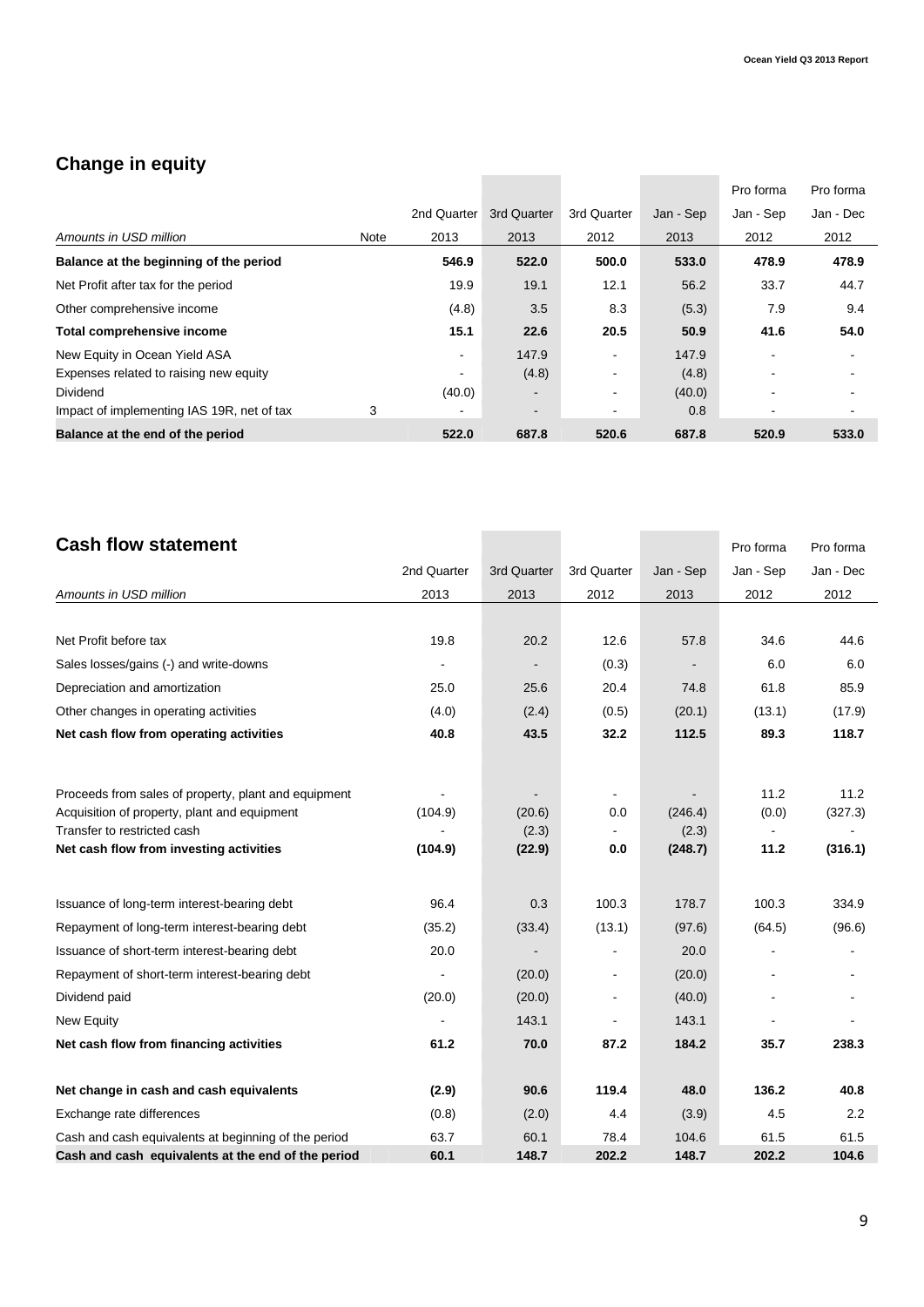### **Notes to the condensed consolidated interim financial statements for Ocean Yield ASA for the third quarter 2013**

#### **Note 1 Introduction – Ocean Yield ASA**

Ocean Yield ASA is a company domiciled in Norway. The condensed consolidated interim financial statements for the third quarter and nine months ended 30 September 2013, comprise Ocean Yield ASA and its subsidiaries (together referred to as the "Group"). The financial statement for the third quarter 2013 include the financial statements of the parent company, Ocean Yield ASA and its subsidiaries owned at end of the third quarter 2013.

The consolidated financial statements of the Group for the year ended 31 December 2012 and quarterly reports, which includes information on the basis of preparation of the pro-forma information for first half 2012 and full year 2012 are available at www.oceanyield.no.

#### **Note 2 Statement of compliance**

The condensed consolidated interim financial statements have been prepared in accordance with IAS 34 Interim Financial Reporting as endorsed by EU, and the Norwegian additional requirements in the Securities Trading Act. They do not include all of the information required for full annual financial statements, and should be read in conjunction with the consolidated financial statements of the Group as at and for the year ended 31 December 2012.

A number of standards, amendments to standards and interpretations are not yet effective for the period ended 30 September 2013, and have not been applied in preparing these consolidated financial statements:

IFRS 10 Consolidated Financial statements, IFRS 11 Joint Arrangements and IFRS 12 Disclosures of Interests in Other Entities, in addition amendments to the standards IAS 27 Separate Financial Statements and IAS 28 Investments in Associates and Joint Ventures. These new and amended standards are effective from 1 January 2014.

The implementation of IFRS 9 Financial Instruments (mandatory from 1 January 2015) may result in certain amendments to the measurement and classification of financial instruments.

These condensed consolidated interim financial statements, which have not been subject to audit or review by independent accountants, were approved by the Board of Directors on 11 November 2013.

#### **Note 3 Significant accounting principles**

The Group has as of 1 January 2013, implemented revised IAS 19 Employee benefits (IAS 19R), IFRS 13 Fair Value Measurement and amendments to IAS 1 Presentation of Financial Statements. As of 1 July 2013 the functional currency of Ocean Yield ASA was changed from NOK to USD. Other accounting policies applied by the Group in these condensed consolidated interim financial statements are the same as those applied by the group in its consolidated financial statements as at and for the year ended 31 December 2012.

#### **IAS 19R**

The Group has previously employed the "corridor" method for accounting of unamortised estimate deviations. The corridor method is no longer permitted and, in accordance with IAS 19R, all actuarial gains and losses are to be recognised under other comprehensive income (OCI). Return on pension plan assets was previously calculated on the basis of a long-term expected return on the pension plan assets. Due to the application of IAS 19R, the net interest cost of the period is now calculated by applying the discount rate applicable to the liability at the start of the period on the net liability. Thus, the net interest cost comprises interest on the liability and return on the pension plan assets, both calculated with the discount rate. Changes in net pension liabilities due to premium payments and pension benefits are taken into consideration. The difference between actual return on the pension plan assets and the recognised return is recognised against the OCI on an on-going basis. The changes in IAS 19R required retrospective implementation, but have been assessed to be immaterial as regards their impact on Ocean Yield financial statements for previous reporting periods. Consequently prior periods' information has not been restated to reflect the impact of the implemented standards and amendments.

#### **Change of functional currency in parent company**

As of 1 July 2013 the functional currency of the parent company Ocean Yield ASA was changed from NOK to USD. IAS 21 states that the functional currency of an entity should be the primary economic environment in which an entity operates. Since the establishment of Ocean Yield the majority of the investments made have been denominated in USD. As vessel values and day rates worldwide are quoted in USD, this is the dominating currency within the shipping and offshore industry. Hence, the functional currency of the parent company Ocean Yield ASA has been changed to USD as from 1 July 2013.

#### **Note 4 Estimates**

The preparation of interim financial statements requires management to make judgments, estimates and assumptions that affect the application of accounting policies and the reported amounts of assets and liabilities, income and expense. Actual results may differ from these estimates.

The most significant judgments made by management in preparing these condensed consolidated interim financial statements in applying the Group's accounting policies, and the key sources of estimation uncertainty, are the same as those applied to the consolidated financial statements as at and for the year ended 31 December 2012.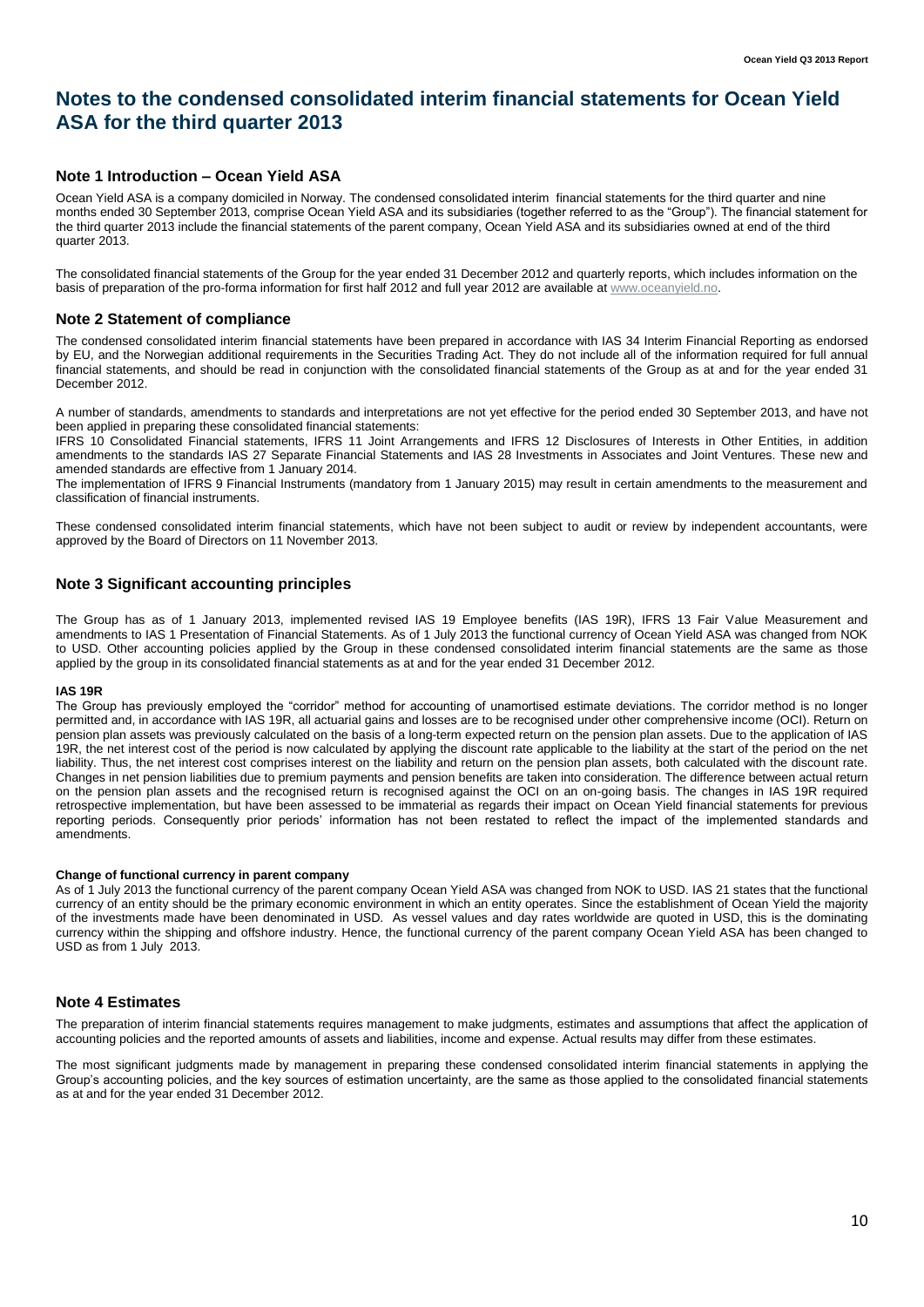#### **Note 5 Operating segments**

Ocean Yield identifies segments based on the Group's management and internal reporting structure.

|                           |                |             |                |                | Pro forma | Pro forma      |
|---------------------------|----------------|-------------|----------------|----------------|-----------|----------------|
| <b>Operating revenues</b> | 2nd Quarter    | 3rd Quarter | 3rd Quarter    | Jan - Sep      | Jan - Sep | Jan - Dec      |
| Amounts in USD million    | 2013           | 2013        | 2012           | 2013           | 2012      | 2012           |
| <b>FPSO</b>               | 34.9           | 34.7        | 34.5           | 104.6          | 102.6     | 133.1          |
| Other Oil Service         | 25.1           | 27.1        | 11.5           | 73.8           | 34.6      | 54.9           |
| <b>Car Carriers</b>       | $\blacksquare$ | $\sim$      | $\blacksquare$ | $\blacksquare$ |           | $\blacksquare$ |
| <b>Operating revenues</b> | 60.0           | 61.8        | 46.0           | 178.4          | 137.2     | 188.0          |

|                                  |                |                |                          |                | Pro forma | Pro forma |
|----------------------------------|----------------|----------------|--------------------------|----------------|-----------|-----------|
| <b>EBITDA</b>                    | 2nd Quarter    | 3rd Quarter    | 3rd Quarter              | Jan - Sep      | Jan - Sep | Jan - Dec |
| Amounts in USD million           | 2013           | 2013           | 2012                     | 2013           | 2012      | 2012      |
| <b>FPSO</b>                      | 27.9           | 30.1           | 27.3                     | 86.3           | 78.9      | 98.9      |
| Other Oil Service                | 24.9           | 27.1           | 11.5                     | 73.5           | 34.5      | 54.8      |
| <b>Car Carriers</b>              | $\blacksquare$ | $\blacksquare$ | $\overline{\phantom{a}}$ | $\blacksquare$ |           |           |
| Ocean Yield ASA                  | (2.2)          | (1.6)          | (0.7)                    | (4.8)          | (1.3)     | (2.3)     |
| Other companies and eliminations | $\blacksquare$ | $\blacksquare$ | $\blacksquare$           | $\blacksquare$ |           |           |
| <b>EBITDA</b>                    | 50.6           | 55.6           | 38.1                     | 155.0          | 112.1     | 151.4     |

#### **Note 6 Vessel operating expenses**

Vessel operating expenses are related to operating expenses for the *Dhirubhai-1.* 

#### **Note 7 Wages and other personnel expenses**

Wages and personnel expenses in Q3 2013 of USD 1.0 million include a reversal of a part of an earlier provision related to a reduction in the number of employees in Aker Floating Production AS in 2012 of USD 1.0 million.

#### **Note 8 Financial income**

Financial income in Q3 2013 includes recorded interest income related to the investment in AMSC bonds. The bonds carry interest at NIBOR + 4.75% p.a. and AMSC can choose to pay interest as Payment in Kind ("PIK"), where accrued interest is added to the principal outstanding each quarter. At initial recognition as of March 2012, Ocean Yield classified the AMSC bond into the category "available-for-sale" financial assets. Subsequent to initial measurement, the bonds are measured at fair value. Impairment losses are recognized in profit and loss as they arise. Any other variation in value will be recorded through Other Comprehensive Income. Interest income is recognized under the effective interest method, with the effective interest rate being calculated on the instrument's initial recognition. In the third quarter, interest income of USD 5.0 million was recorded related to the AMSC bonds, with an adjustment of negative USD 0.9 million related to prior periods.

#### **Note 9 Financial expenses**

The reduction in financial expenses is mainly due to capitalization of interest expenses related to advances on the two Höegh 4401/4402 newbuilding vessels. As the group has interest expenses related to the bond loan issued by Ocean Yield, these expenses should be viewed as borrowing costs related to the acquisition of the vessels according to IAS 23. Total interest capitalized in the third quarter is USD 1.3 million. Of this, USD 0.7 million is related to the first half of 2013.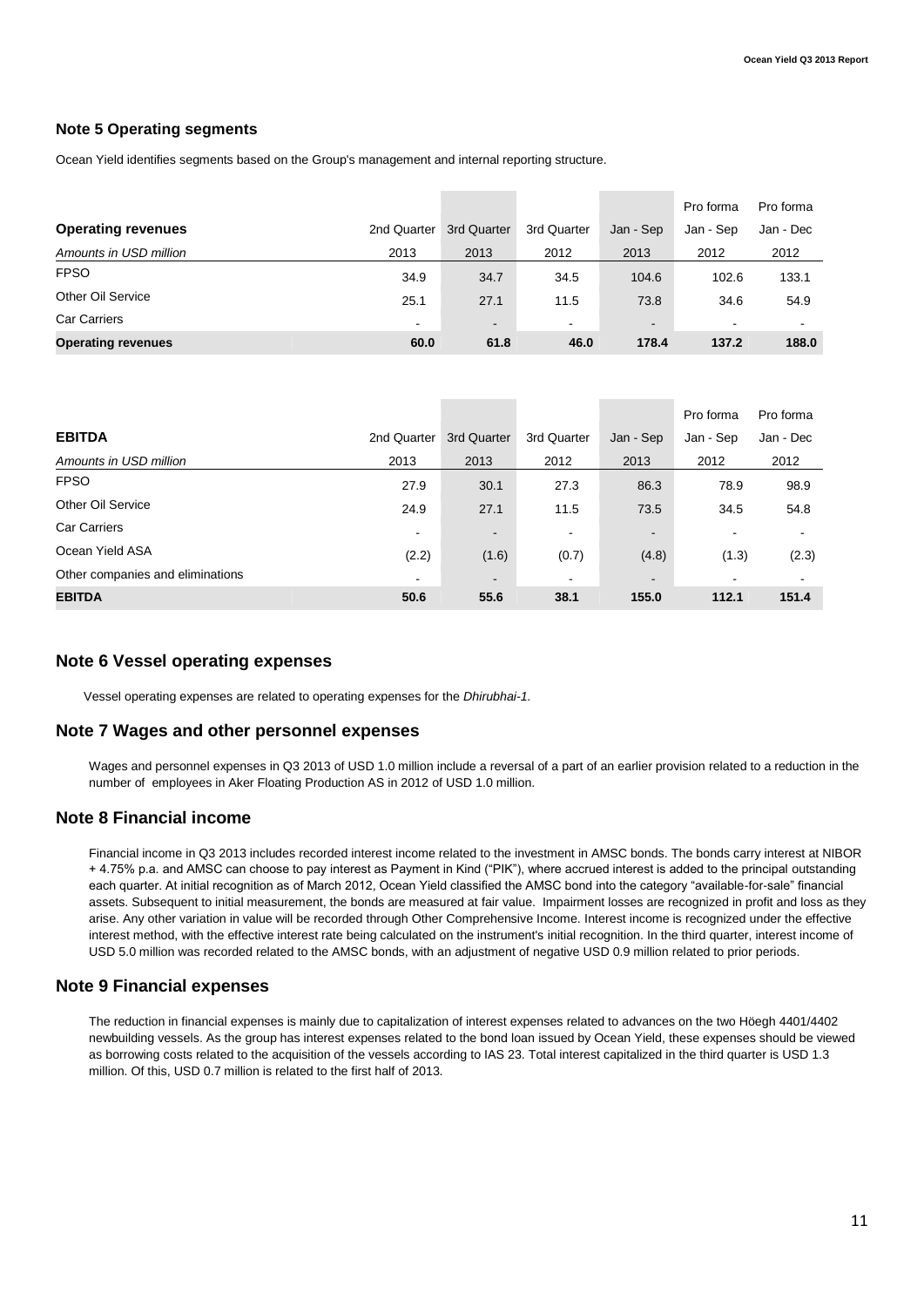#### **Note 10 Mark to Market of Derivatives and Other Financial Instruments Recorded At Fair Value**

Mark-to-market of derivatives of negative USD 2.7 million in Q3 2013 and negative USD 9.4 million in the first nine months of 2013 is mainly related to a cross currency interest rate swap related to the NOK 600 million bond loan issued by Ocean Yield and certain other interest rate swaps related to vessel financings. The bond loan matures in July 2017, and the coupon on the bond loan has been swapped from NIBOR+6.50% p.a. to LIBOR+7.07% p.a. The cross currency interest rate swap and the investment in AMSC bonds are the Group's most significant financial instruments recorded at fair value and are considered by the Group to be level 2 financial instruments under the fair value hierarchy.

#### **Note 11 Vessels and equipment**

Material changes in vessels and equipment during 2013:

| Amounts in USD million                  | <b>FPSO</b>              | Other Oil<br>Service | <b>Car Carriers</b>      | Other/elim | Total   |
|-----------------------------------------|--------------------------|----------------------|--------------------------|------------|---------|
| Balance at 1 January                    | 578.8                    | 566.8                | 12.3                     | (0.1)      | 1 157.8 |
| Acquisitions                            | $\overline{\phantom{a}}$ | 213.5                | $\blacksquare$           | 0.5        | 214.0   |
| Advances                                |                          | $\blacksquare$       | 32.4                     | -          | 32.4    |
| Depreciation                            | (48.7)                   | (25.9)               | $\sim$                   | (0.2)      | (74.8)  |
| Acquisition                             |                          |                      |                          |            |         |
| Effect of movements in foreign exchange | $\blacksquare$           | (25.3)               | $\overline{\phantom{0}}$ | (0.1)      | (25.4)  |
| <b>Balance at 30 September</b>          | 530.1                    | 729.1                | 44.7                     | 0.1        | 1 304.0 |

#### **Note 12 Contractual obligations**

Ocean Yield have the following contractual obligations related to the purchase of vessels:

|                        | Other Oil                |                          |                     |       |  |  |  |
|------------------------|--------------------------|--------------------------|---------------------|-------|--|--|--|
| Amounts in USD million | <b>FPSO</b>              | Service                  | <b>Car Carriers</b> | Total |  |  |  |
| 2014                   | $\overline{\phantom{a}}$ | $\sim$                   | 104.7               | 104.7 |  |  |  |
| 2015                   |                          | $\blacksquare$           | 12.5                | 12.5  |  |  |  |
| 2016                   |                          | $\blacksquare$           | 87.2                | 87.2  |  |  |  |
| <b>Total</b>           | $\blacksquare$           | $\overline{\phantom{a}}$ | 204.3               | 204.3 |  |  |  |

The obligations above are related to four Pure Car Truck Carrier vessels. Long term financing have been secured for all the vessels for a total amount of USD 186 million.

#### **Note 13 Interest bearing debt**

Material changes in interest-bearing debt (short term and long term) during 2013:

| Amounts in USD million                                               | <b>FPSO</b> | Other Oil<br>Service     | Ocean Yield<br>ASA           | Total   |
|----------------------------------------------------------------------|-------------|--------------------------|------------------------------|---------|
|                                                                      |             |                          |                              |         |
| Balance at 1 January                                                 | 344.6       | 408.2                    | 105.5                        | 858.3   |
| New loans                                                            | 17.0        | 161.7                    | 20.0                         | 198.7   |
| Repayments                                                           | (75.5)      | (22.1)                   | (20.0)                       | (117.6) |
| Effect of movements in foreign exchange<br>and loan fees capitalized | 0.5         | (21.2)                   | (6.9)                        | (27.6)  |
| <b>Total interest-bearing liabilities</b>                            | 286.6       | 526.6                    | 98.6                         | 911.8   |
|                                                                      |             |                          |                              |         |
| Long-term                                                            | 228.2       | 477.0                    | 98.6                         | 803.8   |
| Short-term loan                                                      | ٠           | $\overline{\phantom{a}}$ | $\qquad \qquad \blacksquare$ |         |
| 1st year installments                                                | 58.4        | 49.6                     | $\blacksquare$               | 108.0   |
| <b>Total interest-bearing liabilities</b>                            | 286.6       | 526.6                    | 98.6                         | 911.8   |
|                                                                      |             |                          |                              |         |